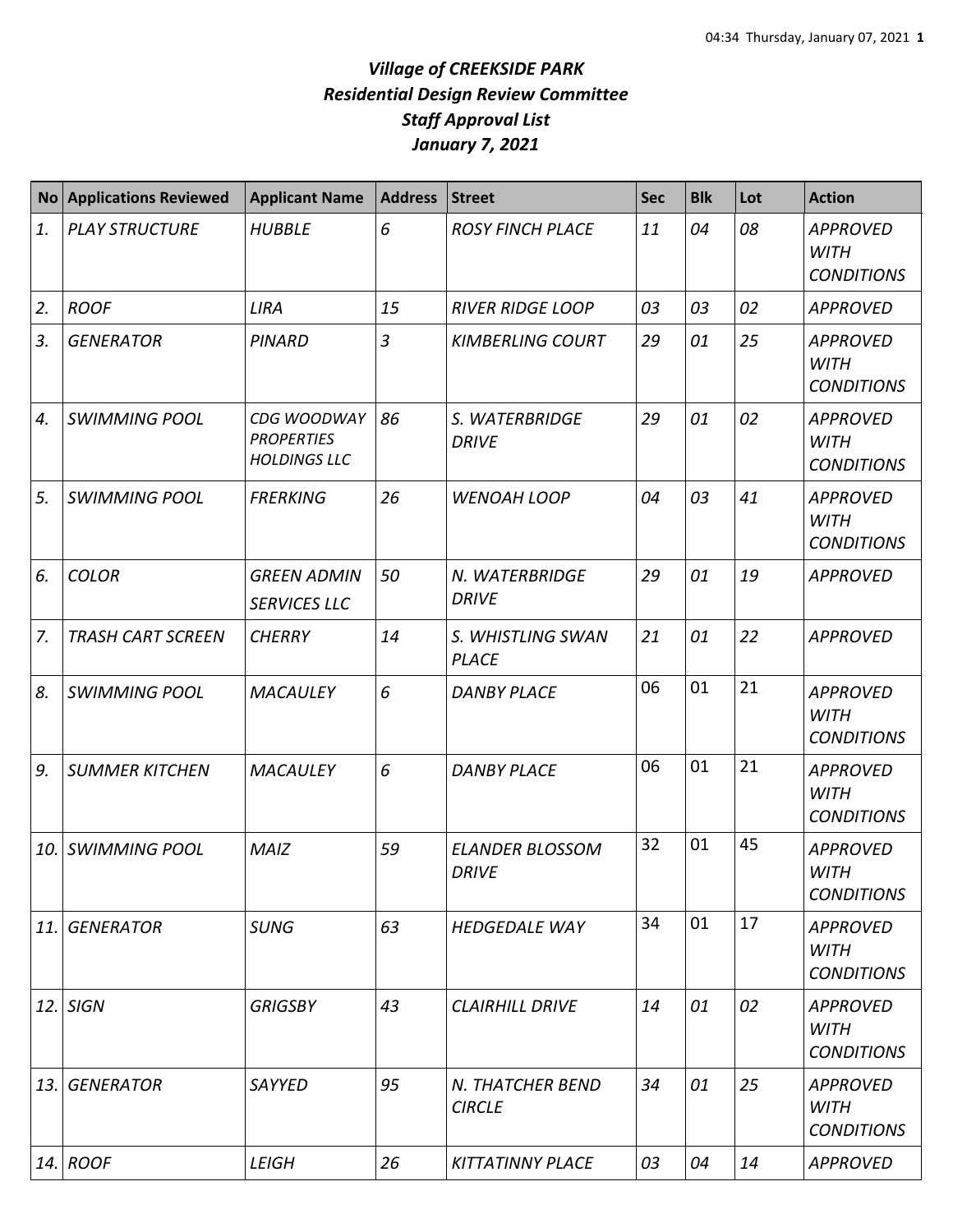## *Village of CREEKSIDE PARK Residential Design Review Committee Staff Approval List January 7, 2021*

|     | <b>No Applications Reviewed</b> | <b>Applicant Name</b> | <b>Address</b> | <b>Street</b>                          | <b>Sec</b> | <b>Blk</b> | Lot | <b>Action</b>                                       |
|-----|---------------------------------|-----------------------|----------------|----------------------------------------|------------|------------|-----|-----------------------------------------------------|
| 15. | <b>YARD STRUCTURE</b>           | <b>SKAER</b>          | 79             | FINN CORNER WAY                        | 36         | 02         | 08  | <b>APPROVED</b>                                     |
| 16. | <b>PLAY STRUCTURE</b>           | <b>CUEVA</b>          | 49             | <b>SUNRISE CREST TRAIL</b>             | 37         | 01         | 10  | <b>APPROVED</b><br><b>WITH</b><br><b>CONDITIONS</b> |
| 17. | <b>ROOF</b>                     | <b>SHIRLEY</b>        | 43             | <b>FURY RANCH PLACE</b>                | 24         | 01         | 44  | <b>APPROVED</b>                                     |
| 18. | <b>ROOF</b>                     | <b>POTTORF</b>        | 55             | <b>BEACONS LIGHT PLACE</b>             | 19         | 01         | 11  | <b>APPROVED</b>                                     |
| 19. | <b>SWIMMING POOL</b>            | <b>GEORGE</b>         | 22             | <b>WINTER THICKET</b><br><b>PLACE</b>  | 28         | 01         | 31  | <b>APPROVED</b><br><b>WITH</b><br><b>CONDITIONS</b> |
| 20. | <b>TRAMPOLINE</b>               | <b>HALSTEAD</b>       | 263            | <b>TORTOISE CREEK PLACE</b>            | 07         | 01         | 70  | <b>APPROVED</b><br><b>WITH</b><br><b>CONDITIONS</b> |
| 21. | <b>SWIMMING POOL</b>            | <b>ZAISER</b>         | 3              | <b>TWIG CORNER COURT</b>               | 22         | 02         | 38  | <b>APPROVED</b><br><b>WITH</b><br><b>CONDITIONS</b> |
| 22. | <b>SUMMER KITCHEN</b>           | <b>ZAISER</b>         | 3              | <b>TWIG CORNER COURT</b>               | 22         | 02         | 38  | <b>APPROVED</b><br><b>WITH</b><br><b>CONDITIONS</b> |
| 23. | <b>FIREPIT</b>                  | <b>ZAISER</b>         | $\overline{3}$ | <b>TWIG CORNER COURT</b>               | 22         | 02         | 38  | <b>APPROVED</b><br><b>WITH</b><br><b>CONDITIONS</b> |
| 24. | <b>PATIO COVER</b>              | <b>ZAISER</b>         | 3              | <b>TWIG CORNER COURT</b>               | 22         | 02         | 38  | <b>APPROVED</b><br><b>WITH</b><br><b>CONDITIONS</b> |
|     | 25. SWIMMING POOL               | <b>TOMLIN</b>         | 34             | W. SAWYER RIDGE<br><b>DRIVE</b>        | 35         | 03         | 03  | <b>APPROVED</b><br><b>WITH</b><br><b>CONDITIONS</b> |
| 26. | PERGOLA                         | <b>TOMLIN</b>         | 34             | <b>W. SAWYER RIDGE</b><br><b>DRIVE</b> | 35         | 03         | 03  | <b>APPROVED</b><br><b>WITH</b><br><b>CONDITIONS</b> |
| 27. | FIREPLACE                       | <b>TOMLIN</b>         | 34             | <b>W. SAWYER RIDGE</b><br><b>DRIVE</b> | 35         | 03         | 03  | <b>APPROVED</b><br><b>WITH</b><br><b>CONDITIONS</b> |
| 28. | <b>DOORS</b>                    | <b>TOMLIN</b>         | 34             | W. SAWYER RIDGE<br><b>DRIVE</b>        | 35         | 03         | 03  | <b>APPROVED</b><br><b>WITH</b><br><b>CONDITIONS</b> |